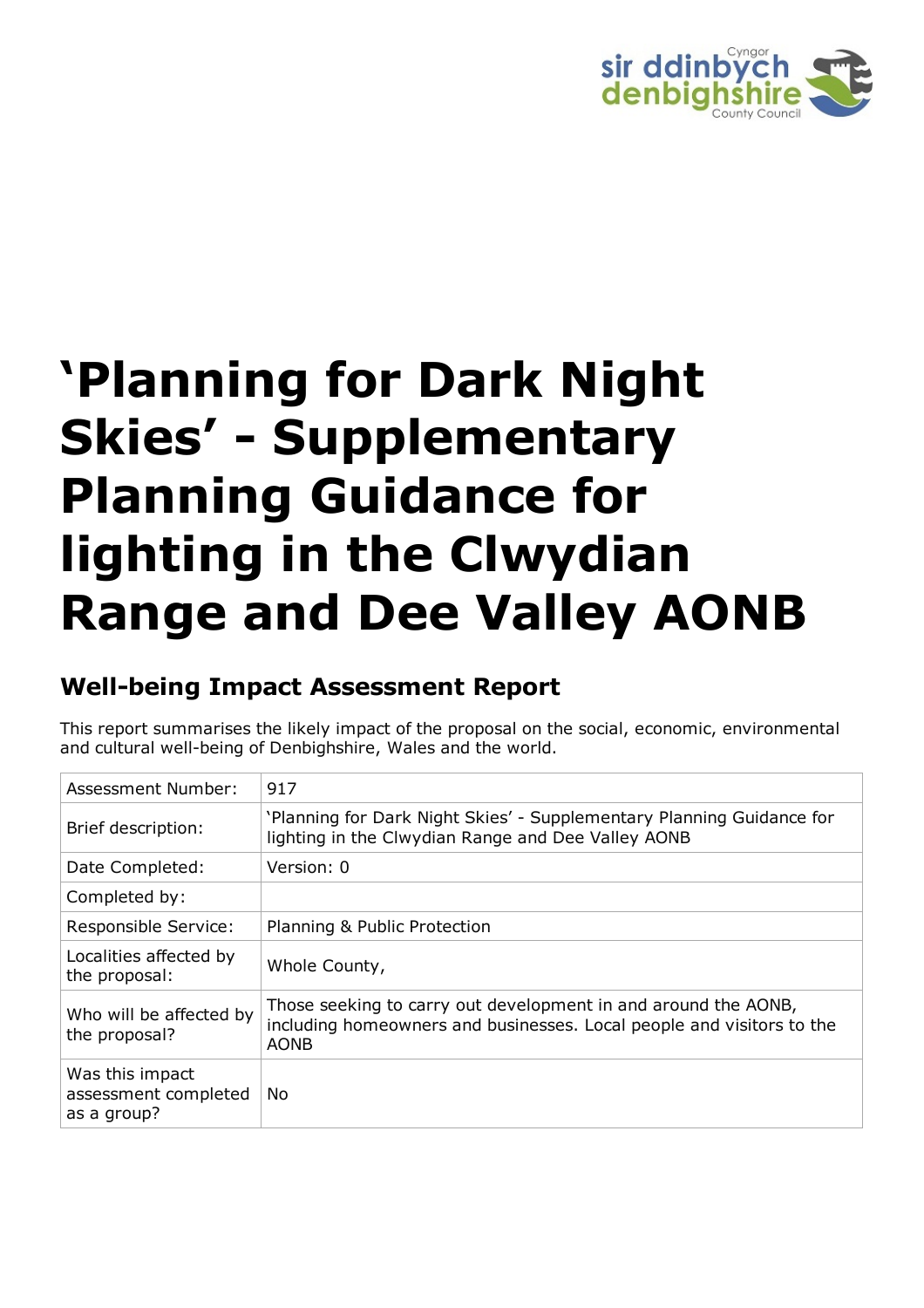## **IMPACT ASSESSMENT SUMMARY AND CONCLUSION**

Before we look in detail at the contribution and impact of the proposal, it is important to consider how the proposal is applying the sustainable development principle. This means that we must act "in a manner which seeks to ensure that the needs of the present are met without compromising the ability of future generations to meet their own needs."

#### **Score for the sustainability of the approach**

 $(3 \text{ out of 4 stars})$  Actual score : 27 / 36.

#### **Summary for each Sustainable Development principle**

| Long term            | The management and reduction of excessive and poorly designed external<br>lighting seeks to improve the night-time environment in the long term.<br>The lighting of County sites and buildings will be improved by adopting<br>this policy guidance (e.g. new dark sky friendly lighting scheme at<br>Loggerheads and changes to street lighting specifications). Reducing light<br>pollution will also help reduce carbon emissions, contribute to human<br>health and well-being and reduce the negative effects of excessive light on<br>biodiversity.                                                                                                                                                                                    |
|----------------------|----------------------------------------------------------------------------------------------------------------------------------------------------------------------------------------------------------------------------------------------------------------------------------------------------------------------------------------------------------------------------------------------------------------------------------------------------------------------------------------------------------------------------------------------------------------------------------------------------------------------------------------------------------------------------------------------------------------------------------------------|
| <b>Prevention</b>    | Better management and design of external lighting will reduce light<br>pollution, help reduce carbon emissions and mitigate the negative effects<br>of excessive light on biodiversity.                                                                                                                                                                                                                                                                                                                                                                                                                                                                                                                                                      |
| <b>Integration</b>   | The SPG will contribute to Corporate Priority: Environment - 'attractive<br>and protected, supporting well-being and economic prosperity'. Reducing<br>light pollution will reduce carbon emissions, contribute to human health<br>and well-being and reduce the negative effects of excessive light on<br>biodiversity. It will also assist in conserving the special qualities of the<br>AONB as a nationally protected landscape and enhance its appeal to<br>visitors. There will also be a positive effect on the local economy by<br>enhancing opportunities for astro-tourism during the off-peak<br>autumn/winter months. The document provides additional guidance and<br>interpretation of LDP policies                            |
| <b>Collaboration</b> | The AONB covers part of three local planning authority areas -<br>Denbighshire, Flintshire and Wrexham - and the SPG will apply to the<br>relevant area of all three authorities. An Officer Working Group<br>comprising planning officers from the three authorities together with<br>representatives from the AONB and NRW was established to take forward<br>and co-ordinate preparation of the SPG. The council's Strategic Planning<br>Group and AONB Partnership has also had an input to the SPG                                                                                                                                                                                                                                      |
| <b>Involvement</b>   | The draft SPG was put out to public consultation for an 8 week period.<br>Statutory and non statutory stakeholders were notified of the consultation<br>and invited to comment. Measures were taken to raise public awareness<br>of the consultation, including press releases and social media. Copies of<br>the draft SPG were also made available in local libraries. There were 31<br>respondents to the consultation, the majority of which were supportive of<br>the initiative. The officer working group considered the representations<br>and has suggested changes to the document in the light of comments<br>received. The Strategic Planning Group has also considered the<br>representations and suggested changes to the SPG. |

#### **Summary of impact**

**Well-being Goals**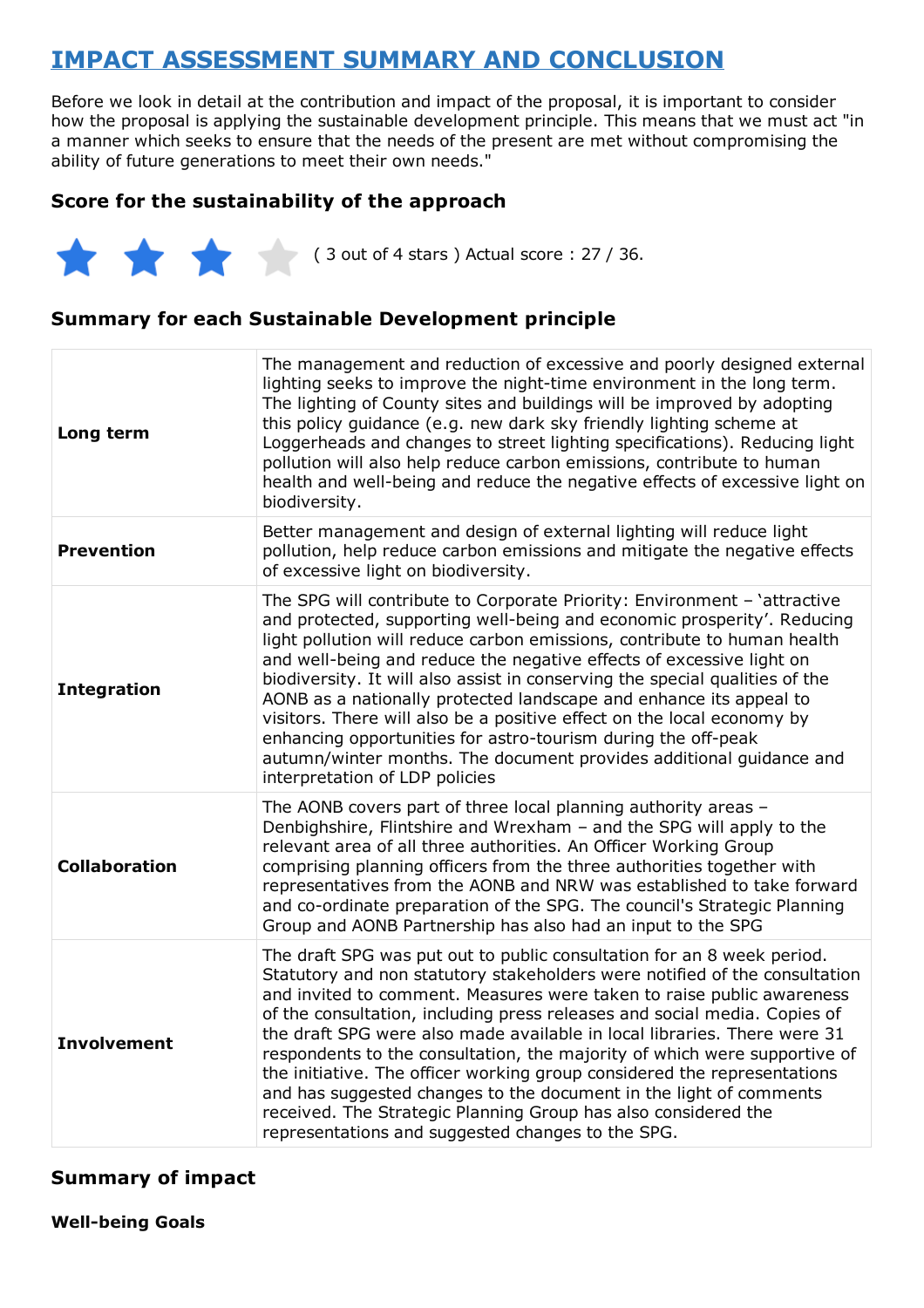

#### **Main conclusions**

The SPG seeks to conserve and enhance the tranquillity of the AONB, which is one of the recognised special qualities of the area as a nationally protected landscape. Tranquillity is defined as 'an atmosphere of calm and stillness; peace and quiet; and with dark night skies'. This quality is an important component of the AONB's appeal to local people and visitors and the SPG will therefore have a positive effect on the tourist economy and local prosperity. Reducing excessive lighting and minimising light pollution will also have beneficial effects on the health and emotional wellbeing of both visitors and local people and reduce harmful impacts on nocturnal wildlife and biodiversity. It will also help reduce energy consumption and consequent carbon emissions.

Potential negative impacts include those associated with a possible increase in visitor numbers to the AONB and the disturbance this can sometimes cause to local communities if not managed well. In addition, an increase in travel by car to the area will have a negative impact on carbon emissions. To address these issues visitors will be encouraged to visit the area by pubic transport whenever possible and to behave responsibly and respect local communities.

#### **Evidence to support the Well-being Impact Assessment**

We have consulted published research or guides that inform us about the likely impact of the proposal

 $\Box$  We have involved an expert / consulted a group who represent those who may affected by the proposal

 $\Box$  We have engaged with people who will be affected by the proposal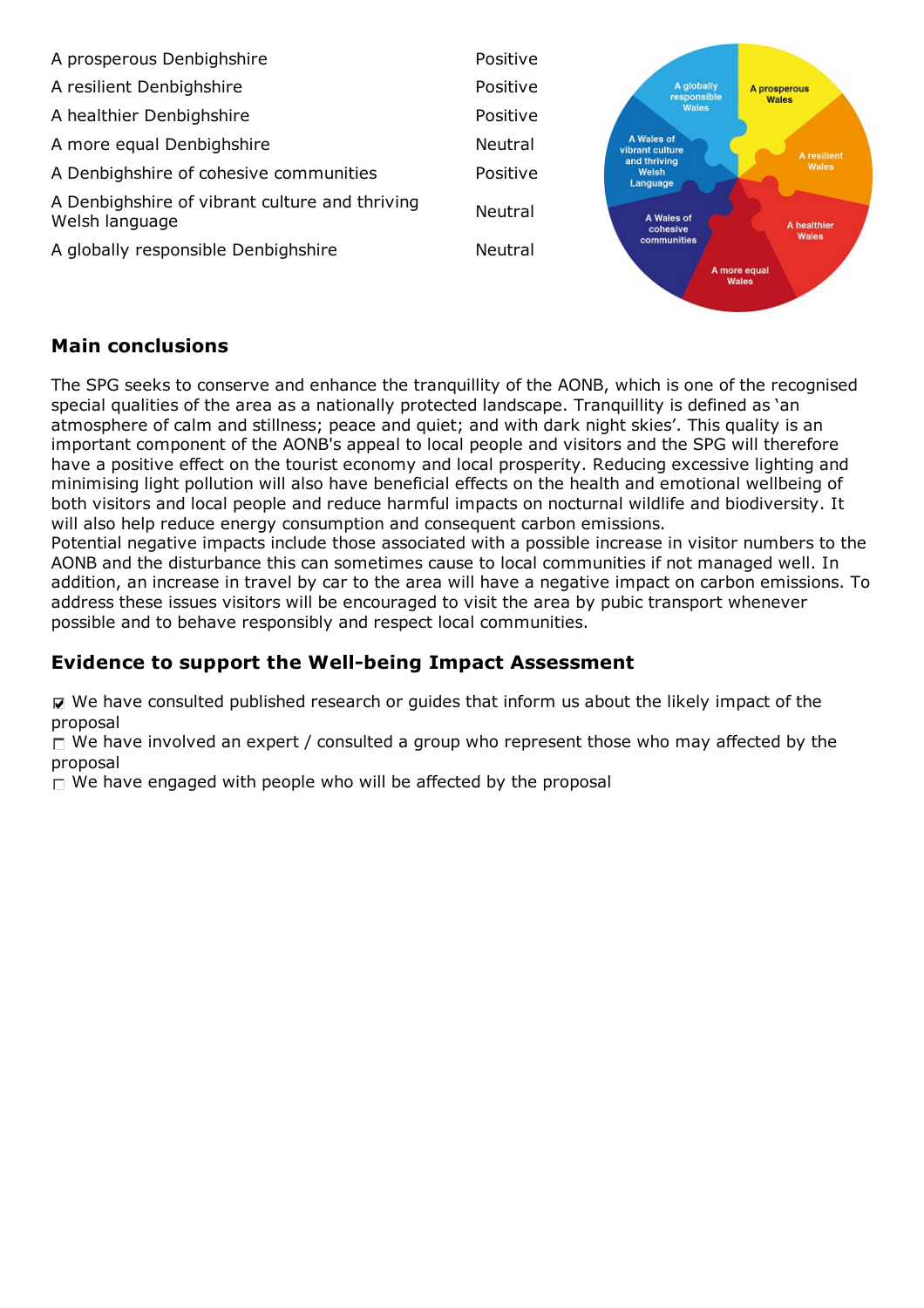## **THE LIKELY IMPACT ON DENBIGHSHIRE, WALES AND THE WORLD**

| A prosperous Denbighshire                                     |                                                                                                                                                                             |
|---------------------------------------------------------------|-----------------------------------------------------------------------------------------------------------------------------------------------------------------------------|
| <b>Overall Impact</b>                                         | Positive                                                                                                                                                                    |
| <b>Justification for</b><br>impact                            | Will contribute to local economic development                                                                                                                               |
| <b>Further actions</b><br>required                            | Encourage visitors to use public transport to access the AONB wherever<br>possible                                                                                          |
| <b>Positive impacts identified:</b>                           |                                                                                                                                                                             |
| A low carbon society                                          | A reduction in excessive lighting will help reduce energy consumption and<br>carbon emissions                                                                               |
| Quality<br>communications,<br>infrastructure and<br>transport |                                                                                                                                                                             |
| <b>Economic</b><br>development                                | Conserving and enhancing the dark skies of the AONB will help develop<br>the emerging astro-tourism sector locally.                                                         |
| <b>Quality skills for the</b><br>long term                    |                                                                                                                                                                             |
| Quality jobs for the<br>long term                             | Increasing visitor numbers could help safeguard existing jobs in the visitor<br>economy and possibly result in additional jobs, particularly during the off-<br>peak season |
| <b>Childcare</b>                                              |                                                                                                                                                                             |

#### **Negative impacts identified:**

| A low carbon society                                          | Attracting additional visitors to the area could result in additional transport<br>emissions |
|---------------------------------------------------------------|----------------------------------------------------------------------------------------------|
| Quality<br>communications,<br>infrastructure and<br>transport |                                                                                              |
| Economic<br>development                                       | Possible increase in the number of visitors to the area travelling by car.                   |
| <b>Quality skills for the</b><br>long term                    |                                                                                              |
| <b>Quality jobs for the</b><br>long term                      |                                                                                              |
| <b>Childcare</b>                                              |                                                                                              |

## **A resilient Denbighshire**

| <b>Overall Impact</b>              | Positive                                                                                                                                                |
|------------------------------------|---------------------------------------------------------------------------------------------------------------------------------------------------------|
| <b>Justification for</b><br>impact | Improved lighting design and specification will assist in conserving and<br>enhancing the special character of the AONB and benefit nocturnal wildlife. |
| <b>Further actions</b><br>required |                                                                                                                                                         |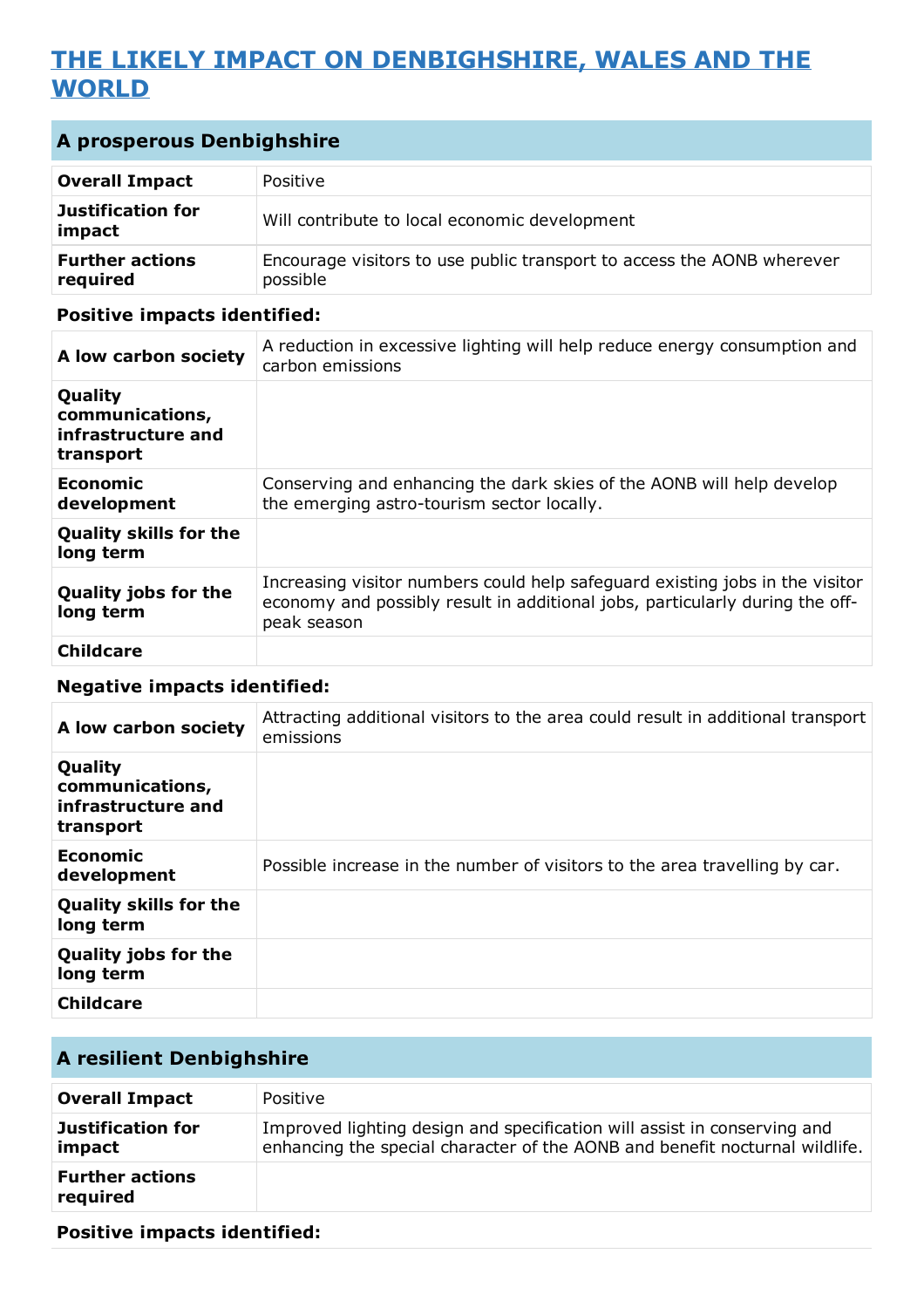| <b>Biodiversity and the</b><br>natural environment                  | Reducing and controlling excessive light will benefit nocturnal wildlife and<br>help conserve the tranquil and unspoilt character of the AONB                                                                                                                                       |
|---------------------------------------------------------------------|-------------------------------------------------------------------------------------------------------------------------------------------------------------------------------------------------------------------------------------------------------------------------------------|
| <b>Biodiversity in the</b><br>built environment                     | Better control of excessive light will benefit nocturnal wildlife                                                                                                                                                                                                                   |
| <b>Reducing waste,</b><br>reusing and<br>recycling                  | Replacing older types of lighting with more modern, energy efficient<br>lighting with a longer life-span could result in less waste.                                                                                                                                                |
| Reduced energy/fuel<br>consumption                                  | Reduced lighting will reduce energy consumption and consequent carbon<br>emissions. Modern lighting is more energy efficient.                                                                                                                                                       |
| <b>People's awareness</b><br>of the environment<br>and biodiversity | The SPG will assist in raising awareness of the harmful impact of excessive<br>light on wildlife and emphasises the need to conserve biodiversity when<br>designing a lighting scheme. It will also foster increased awareness of the<br>AONB in general and its special qualities. |
| <b>Flood risk</b><br>management                                     |                                                                                                                                                                                                                                                                                     |

| <b>Biodiversity and the</b><br>natural environment                  |  |
|---------------------------------------------------------------------|--|
| <b>Biodiversity in the</b><br>built environment                     |  |
| Reducing waste,<br>reusing and<br>recycling                         |  |
| Reduced energy/fuel<br>consumption                                  |  |
| <b>People's awareness</b><br>of the environment<br>and biodiversity |  |
| <b>Flood risk</b><br>management                                     |  |

## **A healthier Denbighshire**

| <b>Overall Impact</b>              | Positive                                                                                                                                                                                                                |
|------------------------------------|-------------------------------------------------------------------------------------------------------------------------------------------------------------------------------------------------------------------------|
| Justification for<br>impact        | Access to beautiful, tranguil places such as the AONB and the opportunity<br>to experience the wonders of a dark night sky has positive benefits for the<br>physical and emotional health of local people and visitors. |
| <b>Further actions</b><br>required | There is little evidence to support the assumption that poor lighting<br>encourages crime and disorder, which is covered in the SPG.                                                                                    |

| A social and physical<br>environment that<br>encourage and<br>support health and<br>well-being | Reducing excessive light, light pollution and intrusive light can have a<br>beneficial impact on human health and well-being   |
|------------------------------------------------------------------------------------------------|--------------------------------------------------------------------------------------------------------------------------------|
| <b>Access to good</b><br>quality, healthy food                                                 |                                                                                                                                |
| <b>People's emotional</b><br>and mental well-<br>being                                         | The opportunity to experience and enjoy tranguil places like the AONB<br>contributes to both physical and emotional well-being |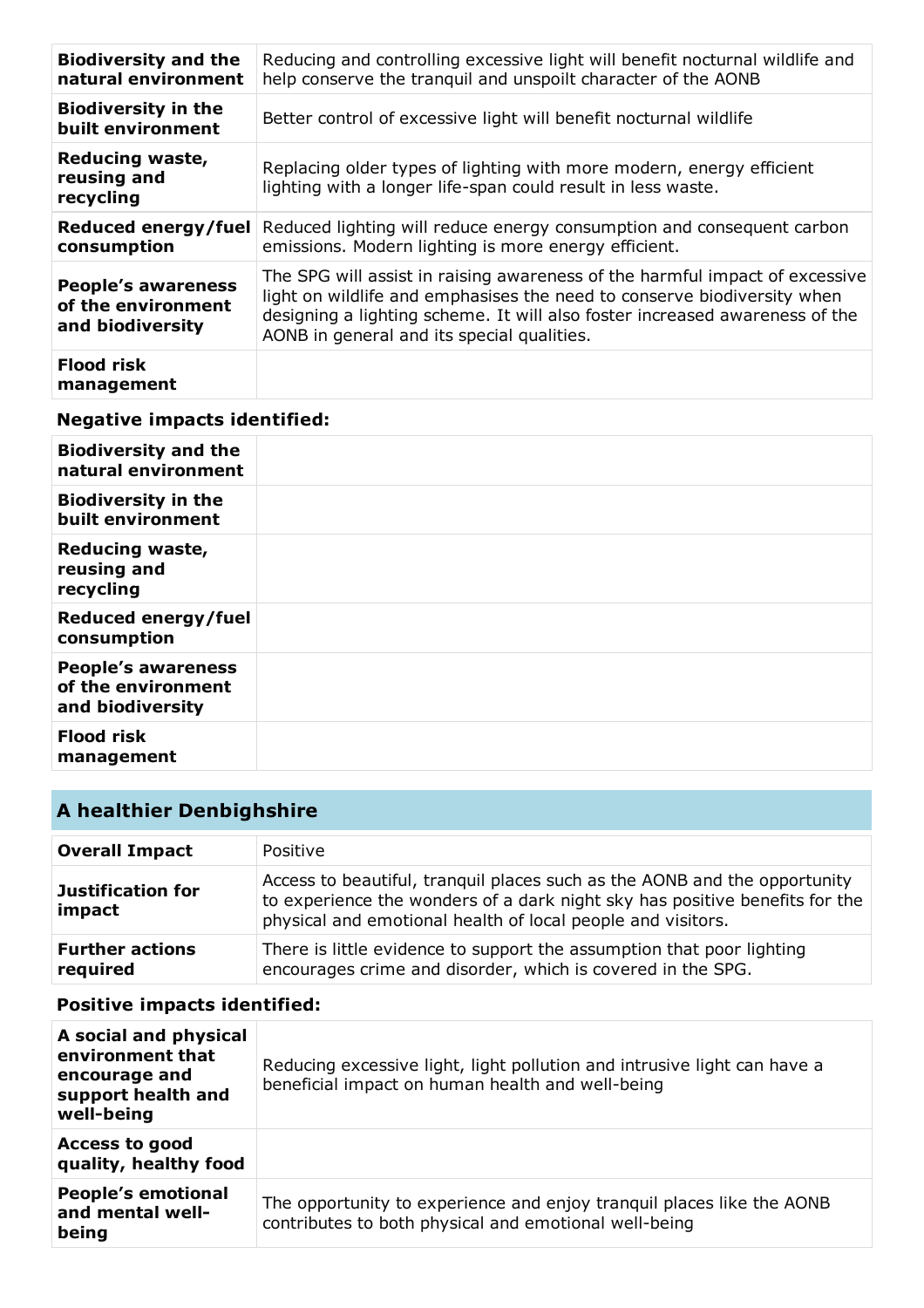| <b>Access to healthcare</b>                      |                                                         |
|--------------------------------------------------|---------------------------------------------------------|
| <b>Participation in</b><br>leisure opportunities | The AONB organise a range of Dark sky events each year. |

| A social and physical<br>environment that<br>encourage and<br>support health and<br>well-being | Perception that a reduction in lighting will encourage crime and disorder |
|------------------------------------------------------------------------------------------------|---------------------------------------------------------------------------|
| Access to good<br>quality, healthy food                                                        |                                                                           |
| <b>People's emotional</b><br>and mental well-<br>being                                         | Perception that a reduction in lighting will encourage crime and disorder |
| <b>Access to healthcare</b>                                                                    |                                                                           |
| <b>Participation in</b><br>leisure opportunities                                               |                                                                           |

# **A more equal Denbighshire**

| <b>Overall Impact</b>              | Neutral                                                                                                                                                                                             |
|------------------------------------|-----------------------------------------------------------------------------------------------------------------------------------------------------------------------------------------------------|
| Justification for<br>impact        | There are no direct impacts on people of protected characteristics or<br>disadvantaged people or areas and the overall impact of the SPG on<br>equality in Denbighshire is considered to be neutral |
| <b>Further actions</b><br>required | Not applicable                                                                                                                                                                                      |

| <b>Improving the well-</b><br>being of people with<br>protected<br>characteristics. The<br>nine protected<br>characteristics are:<br>age; disability;<br>gender<br>reassignment;<br>marriage or civil<br>partnership;<br>pregnancy and<br>maternity; race;<br>religion or belief;<br>sex; and sexual<br>orientation |                                                                                                                                                                                    |
|---------------------------------------------------------------------------------------------------------------------------------------------------------------------------------------------------------------------------------------------------------------------------------------------------------------------|------------------------------------------------------------------------------------------------------------------------------------------------------------------------------------|
| <b>People who suffer</b><br>discrimination or<br>disadvantage                                                                                                                                                                                                                                                       |                                                                                                                                                                                    |
| People affected by<br>socio-economic<br>disadvantage and<br>unequal outcomes                                                                                                                                                                                                                                        | Specifying dark sky friendly lighting will not necessarily be more<br>expensive than conventional lighting. Modern lighting is more energy<br>efficient and will cost less to run. |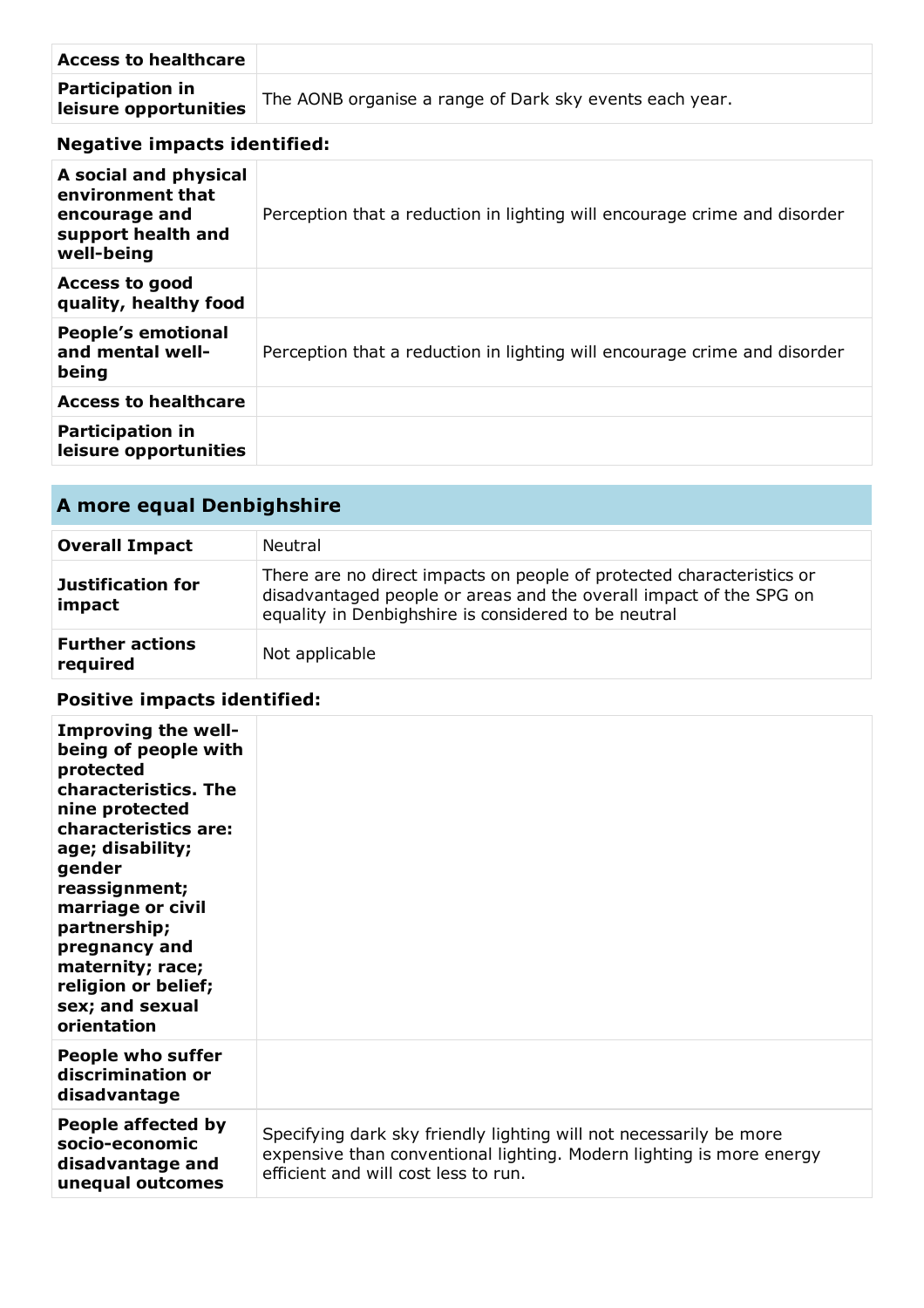| Areas affected by<br>socio-economic<br>disadvantage                                                                                                                                                                                                                                                                 |  |
|---------------------------------------------------------------------------------------------------------------------------------------------------------------------------------------------------------------------------------------------------------------------------------------------------------------------|--|
| <b>Negative impacts identified:</b>                                                                                                                                                                                                                                                                                 |  |
| <b>Improving the well-</b><br>being of people with<br>protected<br>characteristics. The<br>nine protected<br>characteristics are:<br>age; disability;<br>gender<br>reassignment;<br>marriage or civil<br>partnership;<br>pregnancy and<br>maternity; race;<br>religion or belief;<br>sex; and sexual<br>orientation |  |
| <b>People who suffer</b><br>discrimination or<br>disadvantage                                                                                                                                                                                                                                                       |  |
| People affected by<br>socio-economic<br>disadvantage and<br>unequal outcomes                                                                                                                                                                                                                                        |  |
| Areas affected by<br>socio-economic<br>disadvantage                                                                                                                                                                                                                                                                 |  |

## **A Denbighshire of cohesive communities**

| <b>Overall Impact</b>              | Positive                                                                                                                                                                                                                                                                                                                                |
|------------------------------------|-----------------------------------------------------------------------------------------------------------------------------------------------------------------------------------------------------------------------------------------------------------------------------------------------------------------------------------------|
| <b>Justification for</b><br>impact | Conserving the special character of the AONB, notably the opportunity to<br>enjoy its tranquillity and dark night skies, contributes positively to the<br>attractiveness of the area. The economic resilience of rural areas such as<br>the AONB will also benefit from increased dark sky tourism opportunities.                       |
| <b>Further actions</b><br>required | The guidance does not seek to ban or eliminate lighting, particularly<br>where there are legitimate health and safety concerns, but will encourage<br>dark sky friendly lighting design. Information and awareness raising<br>campaigns to encourage visitors to the AONB to behave appropriately and<br>to respect the local community |

| <b>Safe communities</b><br>and individuals          |                                                                                                                                     |
|-----------------------------------------------------|-------------------------------------------------------------------------------------------------------------------------------------|
| <b>Community</b><br>participation and<br>resilience | The public consultations on the draft SPG has given communities an<br>opportunity to have their say on the proposals                |
| The attractiveness of<br>the area                   | The SPG will assist in conserving and enhancing the character and<br>appearance of the AONB, notably its tranquil, dark night skies |
| <b>Connected</b><br>communities                     |                                                                                                                                     |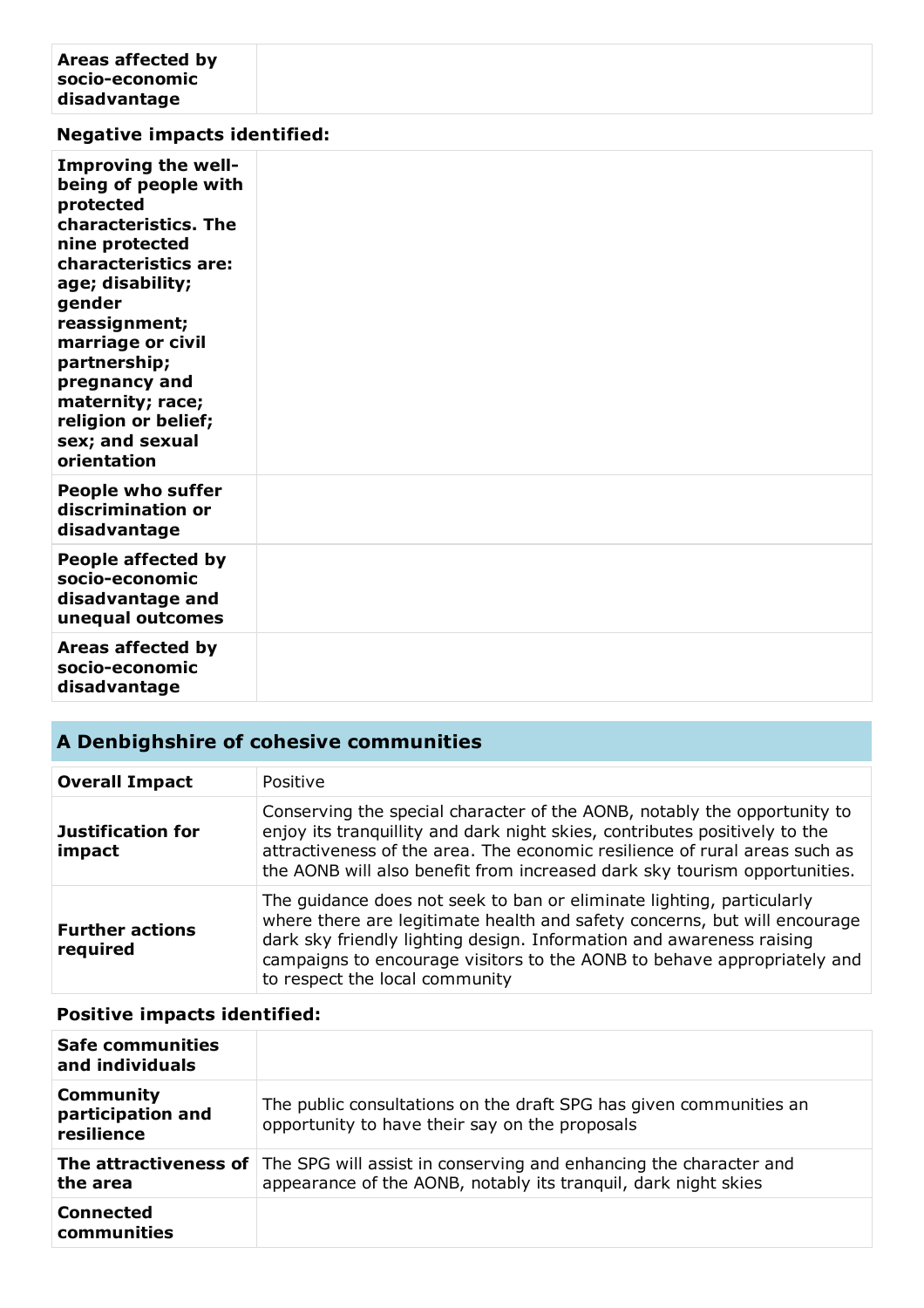| <b>Rural resilience</b> | Enhancing opportunities for astro-tourism will benefit rural tourism<br>businesses, particularly during the winter months. |
|-------------------------|----------------------------------------------------------------------------------------------------------------------------|
|                         |                                                                                                                            |

| <b>Safe communities</b><br>and individuals          | Possible perception that public safety will be compromised by reduced<br>lighting.                                                                                                                  |
|-----------------------------------------------------|-----------------------------------------------------------------------------------------------------------------------------------------------------------------------------------------------------|
| <b>Community</b><br>participation and<br>resilience | The perception of additional restrictions being imposed within the AONB<br>may be resented by some residents/businesses.                                                                            |
| The attractiveness of<br>the area                   |                                                                                                                                                                                                     |
| <b>Connected</b><br>communities                     |                                                                                                                                                                                                     |
| <b>Rural resilience</b>                             | A possible increase in visitor numbers to the AONB causing disturbance to<br>local communities. This may be resented by some residents/businesses<br>and cause ill-feeling in affected communities. |

## **A Denbighshire of vibrant culture and thriving Welsh language**

| <b>Overall Impact</b>              | Neutral                                                                                                                                                                                                                                                |
|------------------------------------|--------------------------------------------------------------------------------------------------------------------------------------------------------------------------------------------------------------------------------------------------------|
| <b>Justification for</b><br>impact | There are some potentially positive and negative impacts but these are<br>not considered to be significant effects. The overall effect of the SPG on<br>Welsh language and culture is therefore considered to be neutral.                              |
| <b>Further actions</b><br>required | Need to carefully manage Dark Sky events and designated Dark Sky<br>Discovery Sites to prevent or mitigate any negative effects arising from<br>excessive visitor pressure. Encourage visitors to act responsibly and to<br>respect local communities. |

#### **Positive impacts identified:**

| <b>People using Welsh</b>              | The SPG will be published bilingually                                                                                     |
|----------------------------------------|---------------------------------------------------------------------------------------------------------------------------|
| <b>Promoting the Welsh</b><br>language | Encouraging tourism will expose more visitors to Welsh language and<br>culture                                            |
| <b>Culture and heritage</b>            | Encouraging tourism will expose more visitors to the natural beauty of the<br>AONB as one of Wales' protected landscapes. |

#### **Negative impacts identified:**

| <b>People using Welsh</b>   |                                                                                                        |
|-----------------------------|--------------------------------------------------------------------------------------------------------|
| language                    | <b>Promoting the Welsh</b> Perception by some that tourism can undermine Welsh language and<br>culture |
| <b>Culture and heritage</b> | An excessive and unmanaged increase in visitor numbers could impact<br>negatively on the area.         |

## **A globally responsible Denbighshire**

| <b>Overall Impact</b>              | Neutral                                                                                                                                          |
|------------------------------------|--------------------------------------------------------------------------------------------------------------------------------------------------|
| Justification for<br>impact        | The global impact of the SPG will be slightly positive, but the effects are<br>limited and the overall impact is therefore judged to be neutral. |
| <b>Further actions</b><br>required | Encourage local suppliers to stock dark sky friendly lighting                                                                                    |